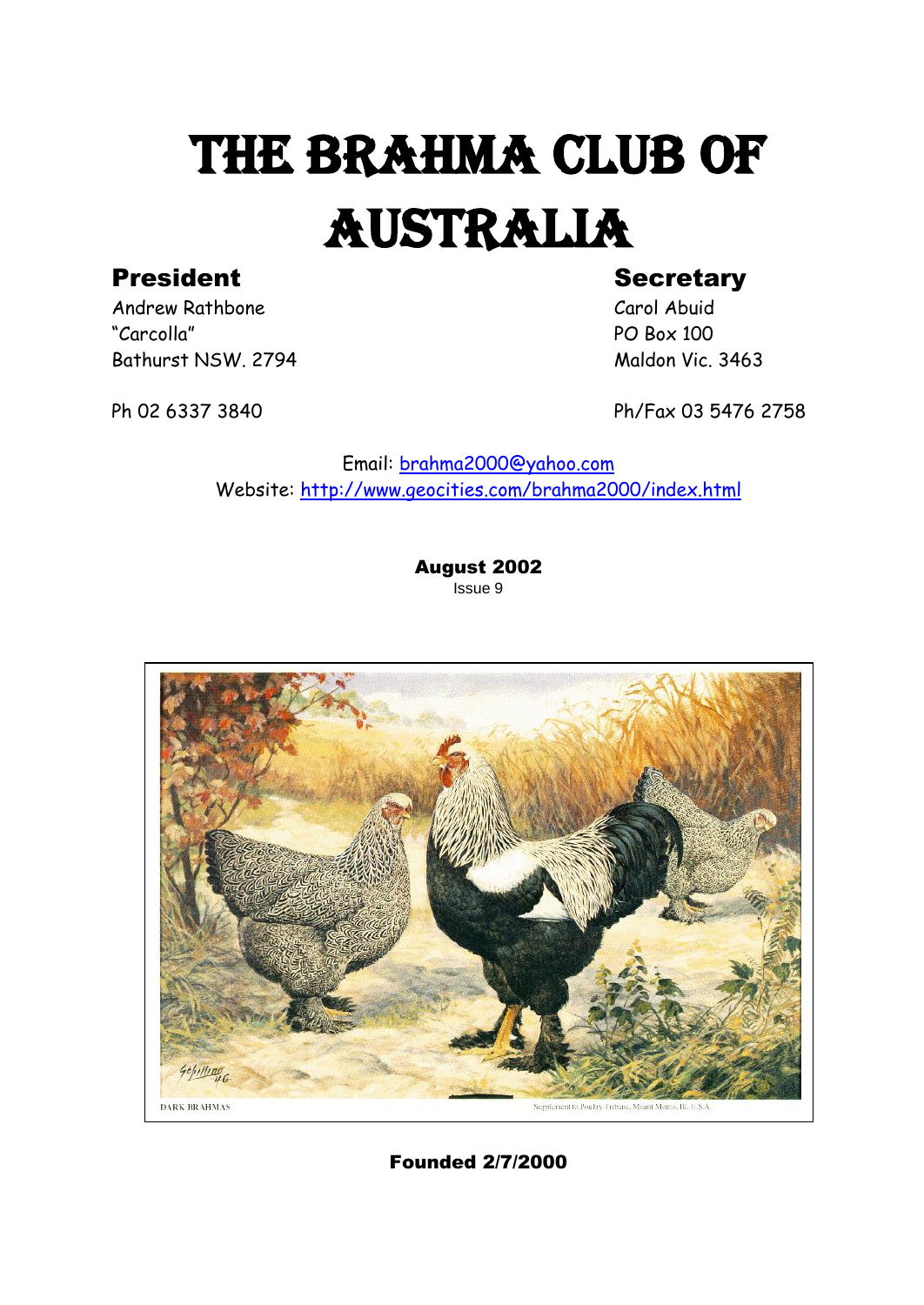### President's rePort

Hi to all Members,

What a brilliant display of Brahma's at out second Annual Club Show.. Congratulations to all the exhibitors for presenting their birds in fine fettle for Bruce Pattinson, his second consecutive judging appointment for the Brahma Club. Many Thanks to Bruce, for his valued time and efforts, and his judging comments that we can take back to the breeding pen.

I cannot praise the Central Coast Poultry Club enough for their diligence and hard work involved in preparing and cleaning up their marvelous pavilion to host the two breed clubs. This relationship looks to continue for the next years show but with more input by its members on the organizational and layout aspects.

A big thank you goes to Carol and Khris for the majority of effort towards our show and the newsletters. If it wasn't for these two Indians the cogs would stop turning.

Most of the feedback from the show was that there wasn't enough time……… Time to exchange ideas; receive advice on breeding programs and problems; obtain additional breeding stock from fellow exhibitors etc. It just seemed flat out from start to finish. A different format proposed for next year may help.

I was able to catch up with Don Jones during the show, who made available to me a trio of his typey Dark Brahma bantams. In concentrating on breeding my standard Brahma's I've neglected the bantams, having dispersed my last project (that of the gold) a couple of years ago. Sadly there was no patronage of the Gold bantam classes at our second annual show.

A longer time has lapsed since I have bred the light bantams, but I don't have to go far to see them, as Ron Smith from Newbridge took them over where I left off. Ron has found it difficult to obtain some fresh blood for his Light bantams so we decided to select the smallest standard lights from my flock to cross with them. The bantams should get a vigour boost, as my standard birds have not been crossed with bantam blood for over 12 years. In previous years I have discarded these smaller birds but I feel they do have a place in a bantam program.

On the other end of the scale, my oldest light cock bird died suddenly, recently, without showing any signs of illness. He was in prime condition, which prompted me to put him on the scales. He weighed out at 5.23 kilograms (11.5 lbs.) which is encouraging to think our Brahma's can achieve the upper end of the standard weights.

A letter was sent to the secretaries of both the Brahma and Belgian Bantam clubs by a concerned junior member, Michael Mills, relating to the health of the birds at the 2002 show. While I may not have the diagnostic powers that Michael processes, I do feel that the show pen has no room for ill thrift and infested birds. This issue will have to be addressed by both clubs over the coming months to find an easy solution.

In most shows the poultry shows with open competition, the championship pens are usually filled with Black fowls. This is usually the norm at shows such as Dubbo, but 2002 saw a more colourful result with a Gold Brahma Cockerel in the Reserve Champion Softfeather Standard pen. Dubbo is a progressive club that has catered for Brahma's for the last four years.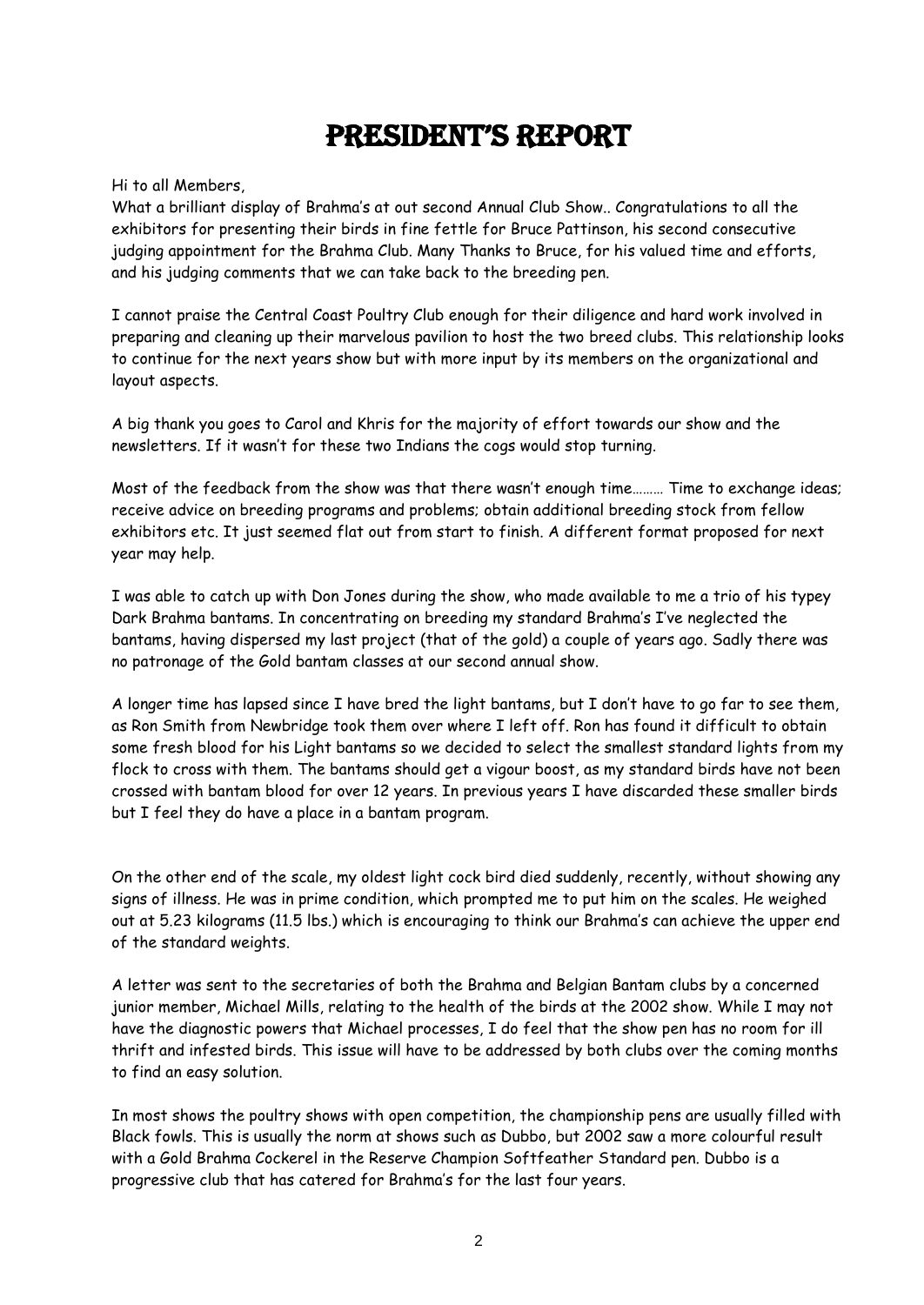This brings me to the Brahma Standard, and in particular the colour standard. At the 2002 AGM, the membership passed a motion to include twenty new colours taken from the Wyandotte Standard and the Modern Game Standard, as well as changing the name of two Brahma colours. This motion was tabled very suddenly with little or no time for members to study the various Standards and to make an informed decision.

As I mentioned previously, the fact that black fowls dominate champion pens, a lot more thought is needed in formulating a black standard for our Brahma's, to be able to compete in open competition. Brahma's along with Wyandotte's, Cochins and Pekins all have Yellow legs, but when you breed them in the Black variety all sorts of problems arise. Undercolour in the plumage, eye colour, beak colour and leg colour are all affected when you combine these two conditions.

Let me first state the Wyandotte standard specific to black in full*: "Male and Female Plumage – web, fluff and shafts of all feathers in all sections, Black. Surface lustrous, greenish black… Undercolour Black"……"Beak colour-Bright Yellow."………."Eyes-reddish Bay…….. Comb, face, wattles and earlobes-Bright Red. Shanks and toes – Yellow"*

If we were t adopt the Wyandotte standard in full, the Black and some of the other new colours would be very difficult to achieve and therefore would be unable to compete with other breeds of fowls in the same colour. To do justice for the Brahma, we have the unique opportunity to pick and choose through the Australian Poultry Standards and provide a formula that is advantageous and more specific to the breed. Still using the Black as an example, and looking through the Standard we can find the Black Cochin, which states: *"Male and Female………..rich black, well glossed, free from golden or Reddish feathers. Beak- Yellow, Horn or Black. Eyes- Bright Red, Dark Red, Hazel or nearly black, Legs- Dusky Yellow"* This would be more relevant to Brahma's, but we can go further and find parts of the Black Pekin Standard that would be an advantage. It states in part: *"Male plumage undercolour-dark. Light undercolour is permissible provided it does not show through whilst the bird is in a natural stance. "Shanks and feet- Yellow, darker legs are permissible provided the soles of the feet and the back of the shanks are Yellow."*

I feel that the colour standard that is to be adopted needs more collaboration and discussion amongst our membership to gain as many ideas as possible before a final draft is put forward. The club was formed as a collection of members to make informed decisions and is not designed for individuals with private agendas.

I therefore emphasize that any important proposals or motions has to be formally admitted to the Club Secretary prior to the AGM so members can be informed through a Newsletter or similar communication. By now members would realize my sentiments concerning the motion. May I state therefore that I voted against the motion at the AGM.

On a lighter note, I hope everyone's preparation, for the coming breeding season are running smoothly.

Wishing you all well. Andrew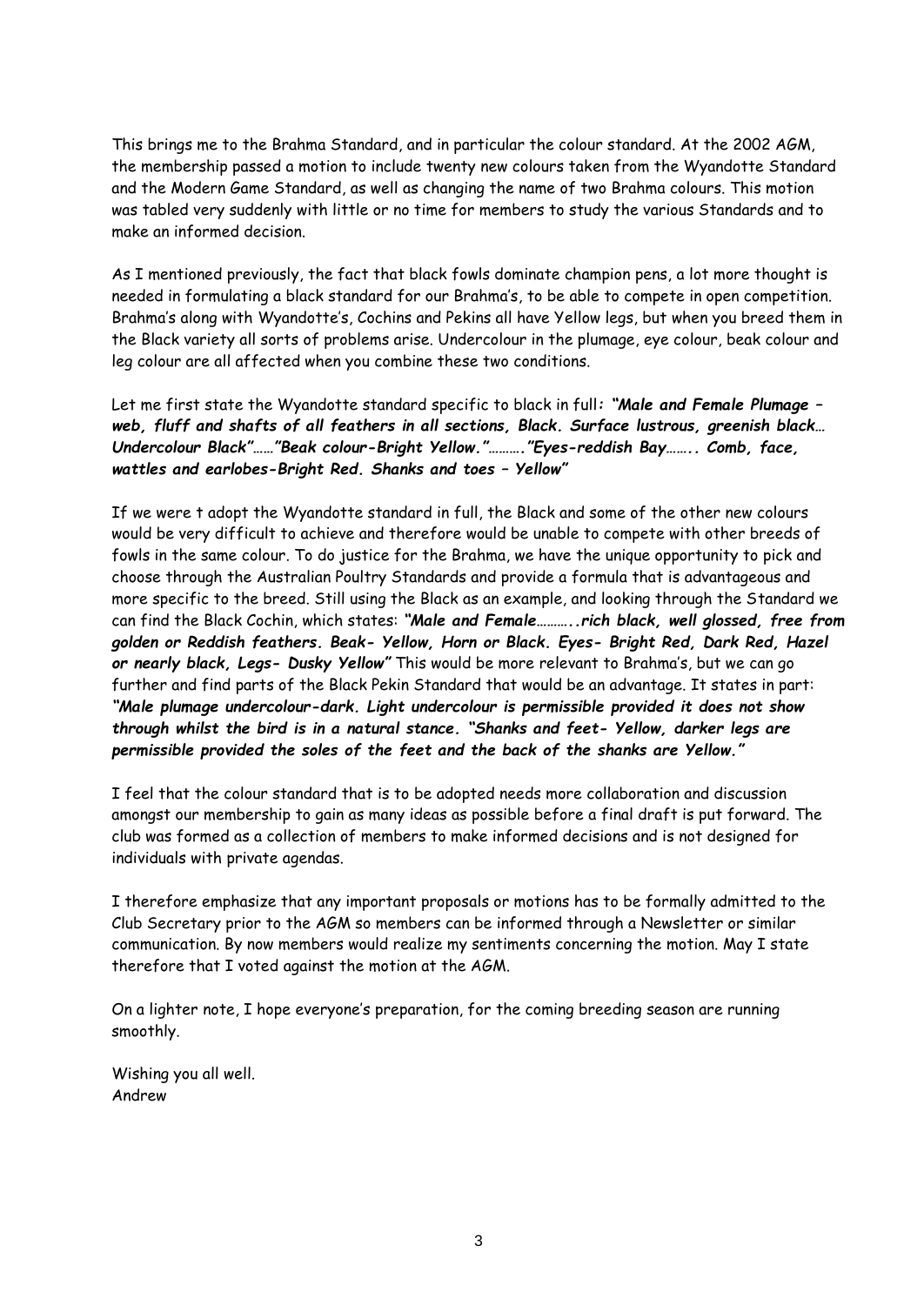### PRESIDENT OF VICE

(Vice President)

Hi All Brahma club members,

I hope everyone is well and have managed to avoid all those nasty colds and flues that seem to be around this time of year.

Well that time of year is fast approaching us all and it is time to get out our incubators and hatchers, dust them off, test out the temperature and get the humidity levels correct before we embark on the breeding season. A good book to buy and is an asset to any serious breeder is Guide to Better Hatching by Janet Stronberg.

#### **Anyway here are some tips:**

- 1 Set only fresh eggs 7 days old at the most.
- 2 Follow precisely the incubator instructions.
- 3 Feed especially well 6 weeks prior to egg collection.
- 4 Make sure the birds are not infested with lice or mites particularly at the start of the season.
- 5 Maintain the best sanitation.
- 6 Make sure there is adequate drinking and feeding space per bird.
- 7 Prior to Incubation maintain the eggs at 45-55 F degrees. For the heathens this equates to about 10 C.
- 8 Turn eggs a minimum of twice per day, more if at all possible and/practical.
- 9 Absence to make sure of active male birds. Separate the males for a few days.
- 10 Maintain healthy breeding females.

#### **Reasons for Poor Hatches.**

- 1 Infertile eggs.
- 2 Eggs to old when set.
- 3 Parent stock weak, unhealthy or fed a nutritionally deficient diet.
- 4 Improper care of eggs prior to incubation.
- 5 Shell contamination.
- 6 Eggs not turned often enough.
- 7 Temperatures to High / Low or variable.
- 8 To Little or to much Humidity.
- 9 Improper ventilation.
- 10 Oxygen starvation.

Also, don't forget about those broody hens, as they do a marvelous job without all the worries of the incubator or power failure. As long as your broody has a safe, clean and sheltered nest. Also dust it with Pestine to kill off mites and lice. Access to food and water and away your broody goes.

I would like to take this opportunity to say Thanks to the Central Coast Poultry Club, for hosting our Brahma Clubs Annual Show and AGM. The facilities were excellent, and also Thanks for providing the BBQ breakfast and Lunch and the afternoon tea. I am sure that next year, as our Brahma Club grows, it will be even bigger and better.

I would like to congratulate all the show winners, and the way they presented the birds. Well done. Maybe next year we could have a couple of volunteers to help with Show day, as many hands make light work. In only our third year there has been a marked improvement in our Brahma. I am sure that this will continue.

Regards Bryan.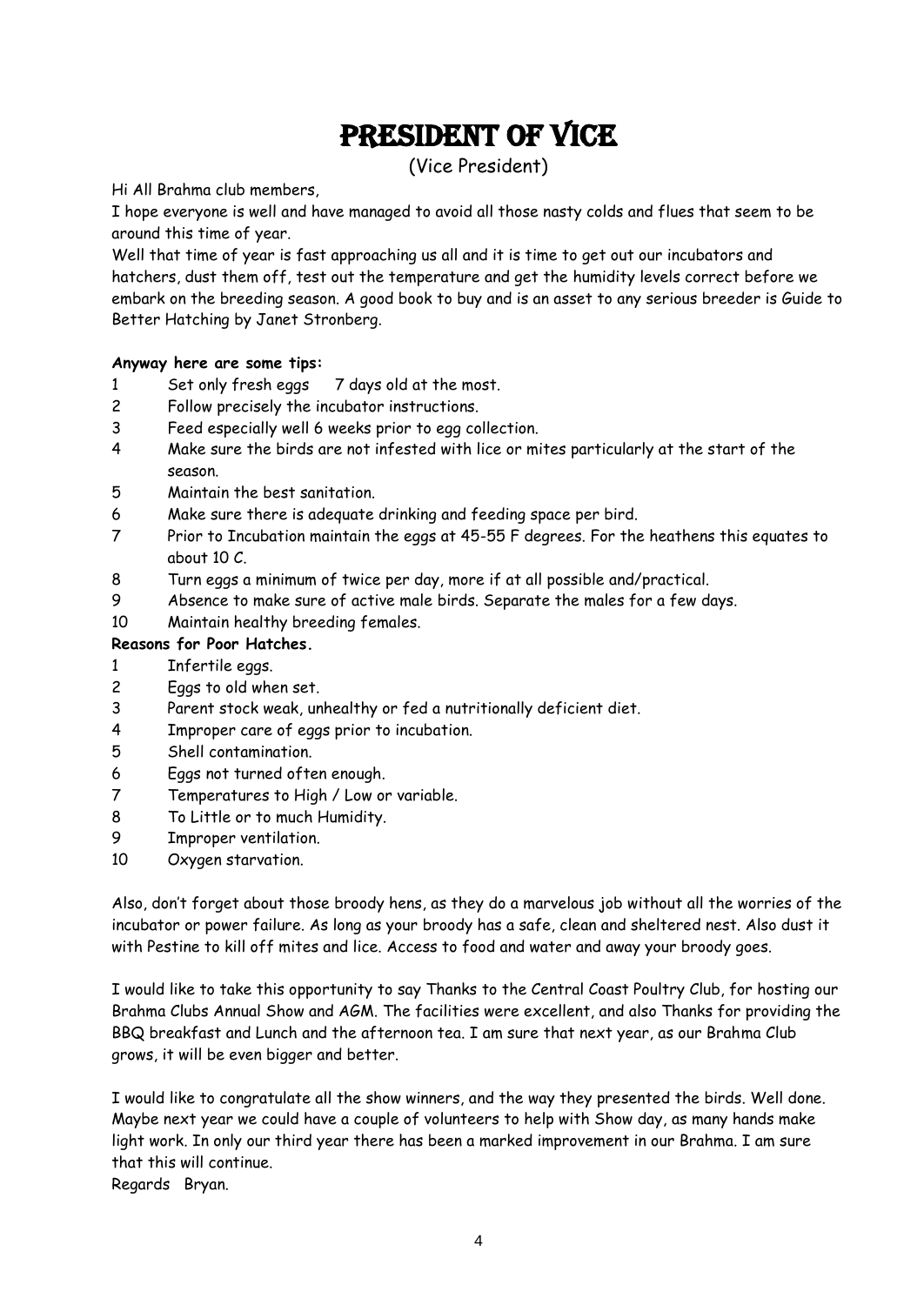## secretary's rePort

Hi everyone. Thanks to everyone who voted me in again as Secretary/Treasurer. I would like to welcome to all the new members also, some of whom I was fortunate enough to meet at the Annual show. Congratulations to Andrew Rathbone who was unanimously voted in as President again, to Bryan Jon who again was voted in as Vice President and Khris Abuid as Patron. We have all worked well as a team and I'm sure we will continue to do so.

Khris and I came home feeling very keen for our next Annual Show, and I do hope that we as a whole have a great breeding season, as our hopes are to have 200 plus birds on Show next year.

Thank you to everyone who helped to get our fundraising so high. Some members excelled themselves, which was very much appreciated. Further details of the amount are in the Treasurers Report elsewhere in this issue.

What a lovely welcome we received at Central Coast Poultry Club, the premises are superb and for those who weren't at Castle Hill you cannot imagine the difference there was in the shedding and cleanliness of the place.

It was unfortunate that we were a bit cramped this year but I've been reassured that it will be better next year and I know from what I have seen that I can mentally place what will be where. I have a lot of ideas on how to improve next year's show and some fundraising ideas, but please, the more ideas the better. One idea presented was the possibility of a fruit or vegie basket, but the unfortunate side to that are "Fruit Fly" restrictions in various areas of the different states. It would not be fair on those who live in or have to travel through those areas. An option to that would be to have a Winner having first choice of a selection of prizes and second draw getting what's left, although this could still lead to the same problems.

It has been suggested that we start to sponsor clubs that put on Brahma classes in their shows, with a Sashe. We already sponsor the Newcastle show each year, as they put on Brahma classes, so if you know of a club who puts on classes for Brahma, let us know and we could look at getting either sashes or Rosettes for sponsorship. It would be a way to encourage more breeders to exhibit Brahma's.

Another suggestion was to hold a mid year fundraiser. Can members get back to me on the feelings for this idea, personally, I'm all for it. For those members who were not able to make it to the AGM and Show, it went well, but new ideas were asked for-re Fundraising, Show Improvement also items for the Newsletters ie, What do you feed your birds? Do you change for the breeding season? What do you do to keep your birds healthy? How do you prepare your birds for showing? These are all questions that other members are asking. Maybe they will change the way they do things or maybe you will change the way you do things by reading each other's ideas. Please put pen to paper. Literacy is NO excuse. We can always reword if and as required.

Anyway that's about it from me, again Thanks for the vote of confidence in me.

Carol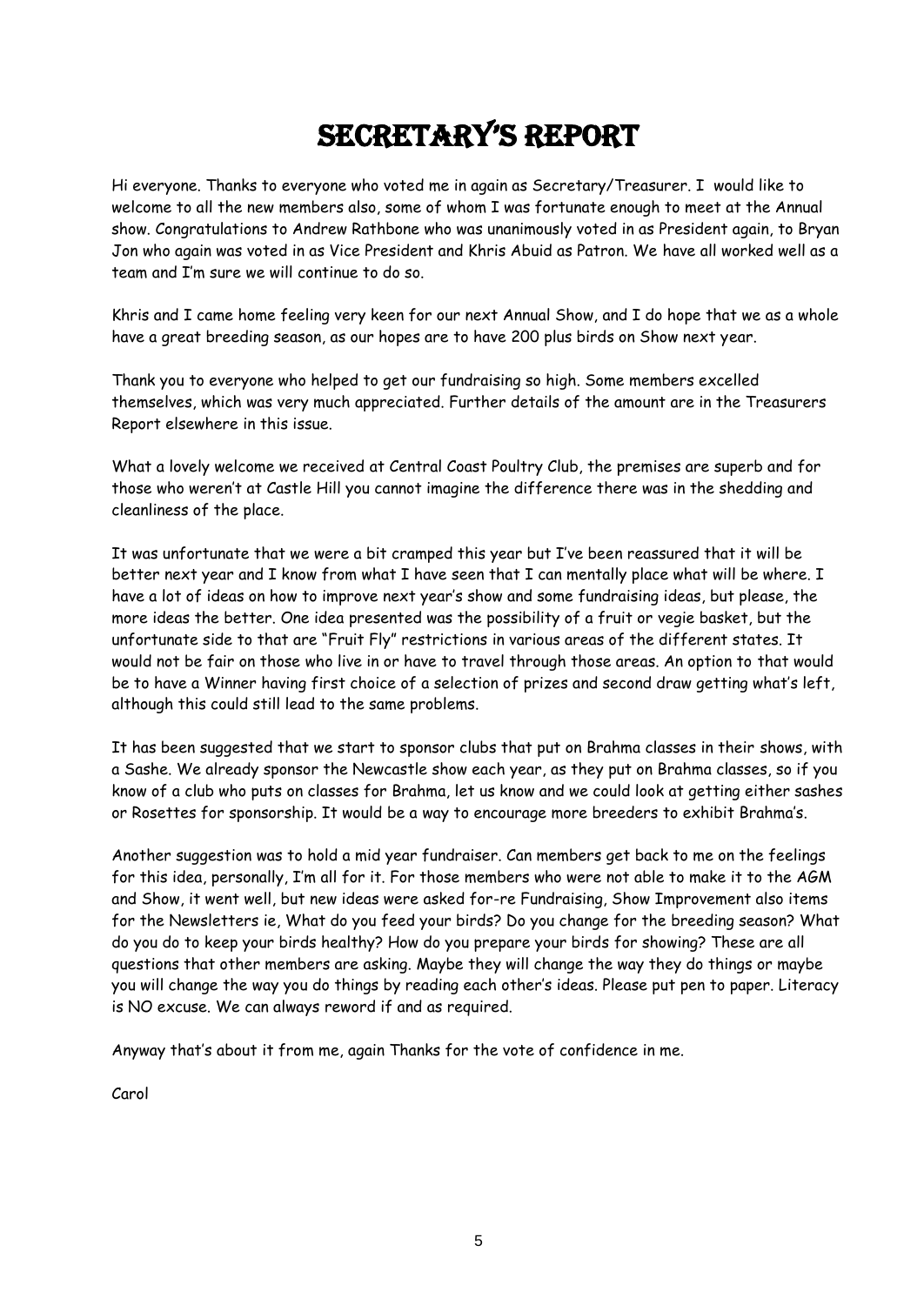### treasurer's rePort

|                        |                                       | Expenditure | <b>Income</b> |          |
|------------------------|---------------------------------------|-------------|---------------|----------|
| <b>Opening Balance</b> |                                       |             |               | 479.30   |
| 1/4/2002               | Gov. Debits Tax                       | 00.30       |               | 479.00   |
| 20/5/2002              | Aust Post May Newsletter              | 22,80       |               | 456.20   |
| 27/5/2002              | Computer Sashes Show plus extra       | 119.37      |               | 336.83   |
|                        | Sashes plus edging                    |             |               |          |
| 1/6/2002               | Gov. Debits Tax                       | 1.60        |               | 335.23   |
| 5/6/2002               | Spotlight Fabric for Displays         | 12.48       |               | 322.75   |
| 12/6/2002              | Castlemaine Office Supplies Cartridge | 45.00       |               | 277.75   |
| 25/6/2002              | Castlemaine Cellars Wine for the      | 18.45       |               | 259.30   |
|                        | Judge as gift.                        |             |               |          |
| 1/7/2002               | Gov. Debits Tax                       | 00.90       |               | 258.40   |
| 5/7/2002               | Big W Copy Paper                      | 13.50       |               | 244.90   |
| 12/7/2002              | Memberships<br>\$261.00               |             | 1,141.00      | 1,385.90 |
|                        | <b>Show Entries</b><br>\$158.50       |             |               |          |
|                        | \$721.50<br>Fundraising/Donations     |             |               |          |
| 24/7/2002              | A Rathbone For Trophies and           | 65.60       |               | 1,320.30 |
|                        | <b>Engraving of Trophies</b>          |             |               |          |
| 19/8/2002              | E.P.A Fees and Insurance              | 79.00       |               | 1,241.30 |

### Patron's rePort

Hi Everyone,

Once again thank you for voting me into this position.

By now everyone is recovering from the Annual Show and AGM. The venue was great, and even better still for those of us who had a way to travel it was certainly a godsend that we didn't have to spend a couple of hours cleaning up our mess after the show.

I know that we have all thanked Central Coast Poultry Club and their members but I would really like to take the opportunity to Thank them all here and to Don Jones, who was instrumental in suggesting then helping to make the transition from Castle Hill to Central Coast so smooth and easy. I can tell you all now for the extra hours driving, it was worth every second of it as far as I was concerned being the driver. For those who were not able to attend, it is a brilliant venue and this next Annual Show there will definitely be a get together on the Saturday evening, which didn't happen this year due to a number of circumstances. On that subject, in the Newsletter before the show members will be asked to identify whether or not they will be coming to the get-together so that we can ensure the venue don't get us as a surprise.

One unfortunate thing was that the photo's I took didn't work out. My fault for not checking out the new second hand flash I had bought a couple of months previously.

At the moment I am working on a website for the club. If any member has information that they feel would be suitable please send it to me, preferably electronically.

I hope we all have a great breeding season. Khris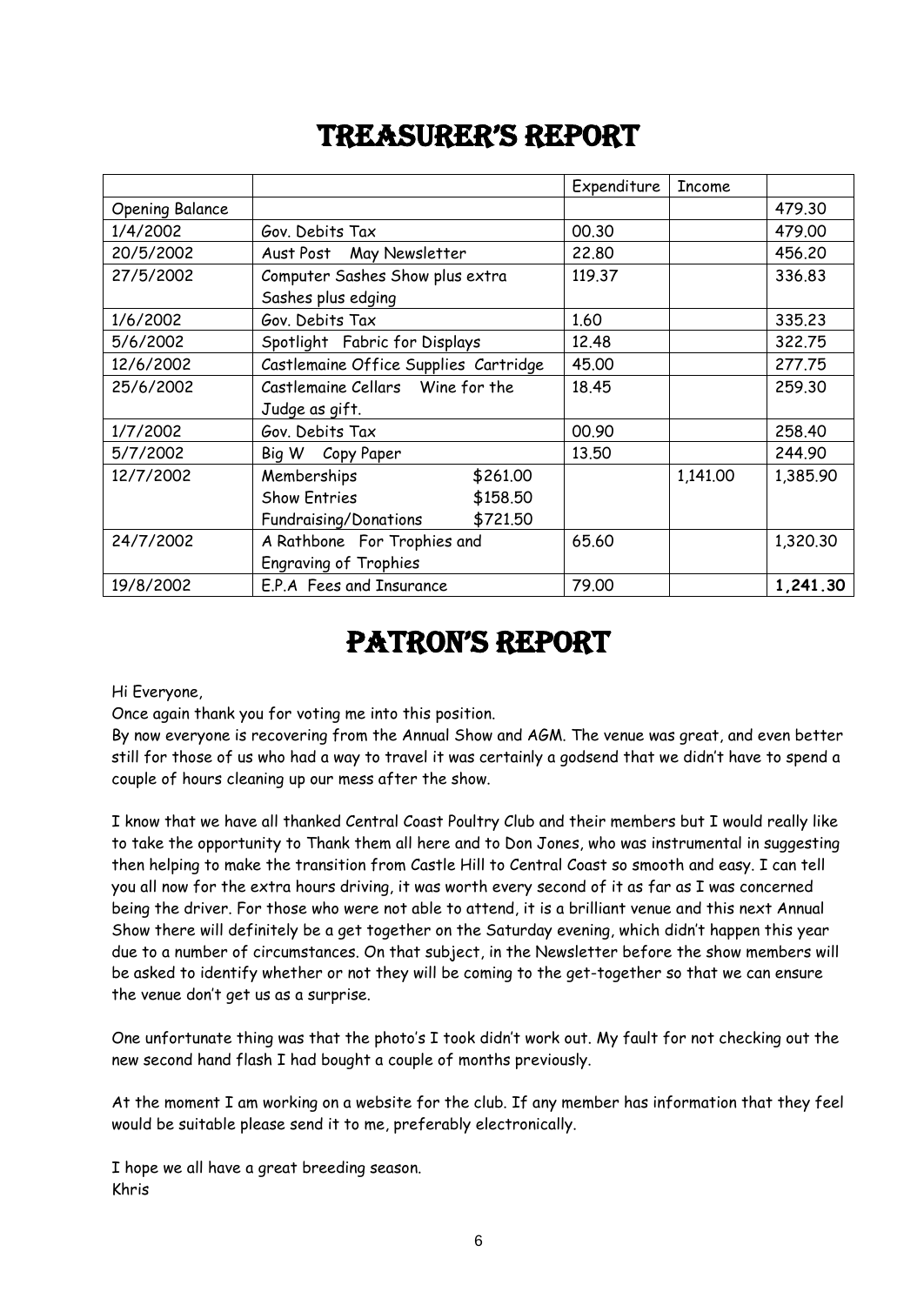### Members Letters

To Whom it may concern,

It has raised mine, and several other club members concern, of the high amount of diseased and parasite affected birds present at the last Belgian/Brahma club Show, held at the Central Coast Club Pavilion. It is obvious that the show bench is no place for birds that are diseased or parasite affected and I was surprised to see that the judges of the day gave a number of these birds placings. It was clear that both the judges and the clubs took these issues lightly, as nothing was done about it. When in fact these issues should be taken very seriously as every bird present on the day is at risk.

As I walked down each isle there was at least one bird of which was in bad condition, with symptoms ranging from that of Mareks disease, Coccidiosis, various respiratory problems, lice, flea and worm infestations. Most of these can be carried on just by contact and something as simple as the judge doing his job or the shaking of hands could take out an exhibitors pride and joy.

Blame should not be pushed onto the club or any individual, but it should be taken in mind that this is an issue of the exhibitors as a whole. As they are the ones that let this continue.

A resolution for these problems could be something as simple as a routine check up, where each and every bird is looked over by the judge, veterinarian or a steward before the show begins, and I advise all exhibitors to talk to the club secretaries about this issue as nothing can be done without your consent, as you are what makes the club what it is.

Hopefully this is not taken lightly and I hope to see a pavilion of healthy, stunning birds next year. From a concerned junior member,

Yours sincerely Michael Mills

My interest in Brahma Bantams was generated after reading an article in The Australasian Poultry Magazine, on Don Jones and his Light Brahma while living and showing at Geelong in Victoria. I purchased a trio of Brahma advertised in the local paper very near to where we were living at Indented Head.

From these first Brahma (which I believe to have been made up by John Mercieca, who also made up Buff Cochins) from these earlier matings I noticed some chickens were of a Buff colour and some pure White. So I decided to go with the Buff colour. Since then I have shown against Don Jones and have decided to join the Central Coast Poultry Club where I hope to get some competition.

This leads me to attempt at breeding Gold Brahma's. I am in the position of having two strains of Brahma Bantam, one strain, Dark Brahma rooster from NSW over Buff Columbian or just Buff. This first mating I am pleased with and will inbreed to bring out the recessive colour. I am now waiting for these pullets to lay bigger eggs.

Any feedback on how to achieve a better result would be appreciated. Hope to see you all at the Brahma Show.

Yours in Poultry Garry O'Donnell

. . . . . . . . . . . . . . .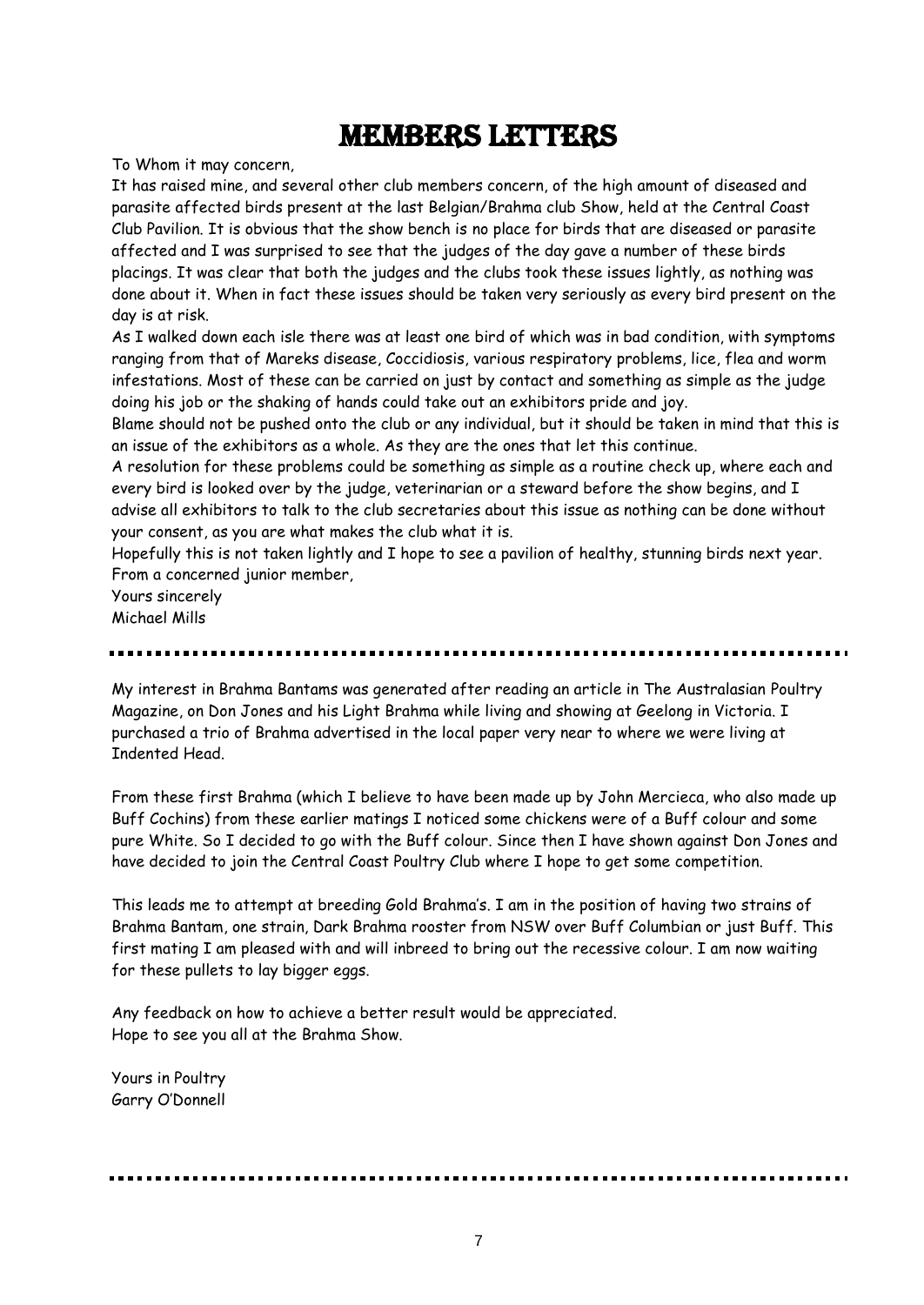### **Memories of the Brahma**

(by Leigh Keidge)

There are precious few true "old poultrymen" around these days. Most of them are more than happy to sit down with you and chat about chooks. They are an invaluable source of first hand experience and knowledge that you can't find in a book. Maybe they are the inspiration to many modern day poultry fanciers to re-create and maintain the old breeds of poultry that, for various reasons over the decades, died out in this country. One of these men is Les Dowdle.

Les has been breeding and showing various breeds of poultry since 1925. There was a time when Les was showing up to 14 different breeds at once with considerable enjoyment and success. He has bred and shown most breeds of hard feather and soft feather breeds in both bantam and standard size, however his all-time favourite breeds are Pekins and Dark-Barred Plymouth Rocks to which he still shows today. But one of his most memorable breeds were his Large Light Brahma's.

Les saw his first Light Brahma at a poultry show in Murgon in 1930. they belonged to a gentleman, Mr Barber, who originally imported the birds from England. Although living in Gympie, Mr Barber would follow the poultry shows north and take a selection of various fowls with him for showing. Les obtained the Brahma's when Mr Barber came into hard financial times due to most of the Gympie mines closing. Although Les was very successful in showing and breeding his Brahma's, the breed was becoming rare even back then as he never saw any other Brahma's at other poultry shows.

By 1945, Les was living in Gayndah and was having great difficulty in locating a Brahma cockerel to breed with his Brahma hen. Many poultry judges were asked to try and locate another breeder of the birds. Even a poultry magazine editor was enlisted to help with the search. Although these men traveled all over Australia, a cockerel could not be found. For that reason, Les used a large Columbian Wyandotte over his Brahma hen and planned to breed with the offspring. One afternoon in the summer of 1946, Les returned home from work one afternoon to find his Brahma hen dead. The temperature that day had soared to 115 degrees and his 7 year old Brahma hen had died from heat stress. With the demands of a growing family, the remaining crossed offspring ended up on the dinner table.

By the time Les had started with his Light Brahmas, the breed had already lost a considerable amount of their original size when compared to when they were first imported into this country. Over the 16 years that Les had his Brahmas, he saw a gradual decline in the popularity in softfeathered breeds. One of the main reasons was the rapidly increasing interest in high production egg-laying breeds with egg laying competitions being commonplace. Perhaps the Brahma of old is more remembered because the breed virtually became extinct. It is only because of years of patient re-creating from dedicated fanciers and the "old poultrymen" who give guidance and advice from their own "hands on" experience that have stopped the Brahma from only being a picture in a book.

8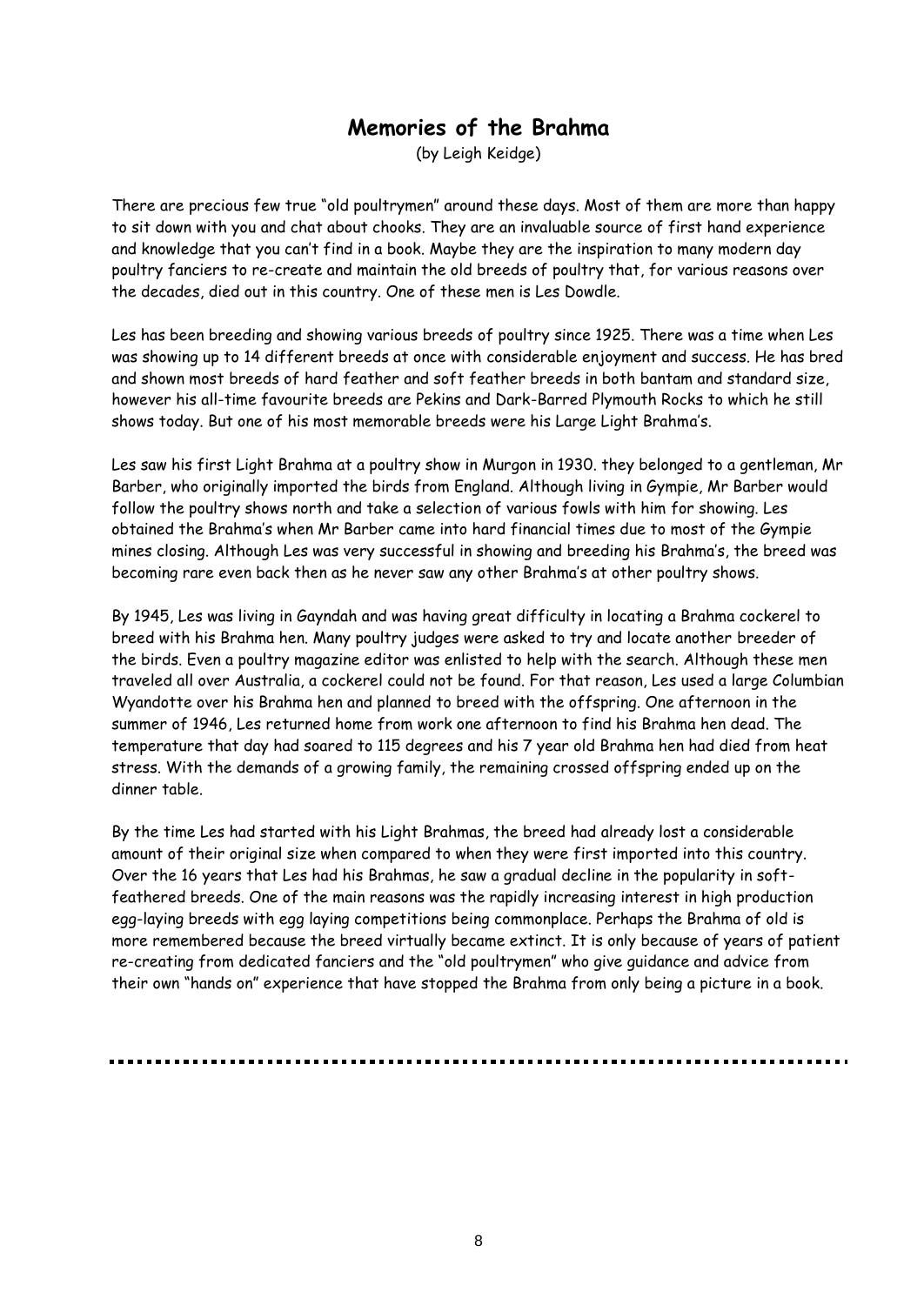### **Minutes of The Brahma Club of Australia AGM**

|  | 1. Held: Central Coast Poultry Clubrooms |
|--|------------------------------------------|
|  |                                          |

|  | On: Sunday 30 June 2002 |  |
|--|-------------------------|--|

| Meeting Opened            | 10.30 am                                                                                                                                                                                                                                                                                                                                                                                                                                                                                                                                                                                                                                                                                                                                                                                                                                                    |
|---------------------------|-------------------------------------------------------------------------------------------------------------------------------------------------------------------------------------------------------------------------------------------------------------------------------------------------------------------------------------------------------------------------------------------------------------------------------------------------------------------------------------------------------------------------------------------------------------------------------------------------------------------------------------------------------------------------------------------------------------------------------------------------------------------------------------------------------------------------------------------------------------|
| Present                   | Khris Abuid, Ron Smith, Don Jones, M Lavender, J Bunn, Tom Saunders, David<br>Saunders, Gary O'Donnell, Bruce Pattinson, Alex King, Julia Mills, Michael Mills,<br>Bryan Jon, Bruce Raines, Dale Baker, Skye Baker, Neal Lynch, Vicky Mayne,<br>Cliff Virtue, Lance Hicks, Carol Abuid, Andrew Rathbone                                                                                                                                                                                                                                                                                                                                                                                                                                                                                                                                                     |
| Apologies                 | Nil                                                                                                                                                                                                                                                                                                                                                                                                                                                                                                                                                                                                                                                                                                                                                                                                                                                         |
| Presidents<br>Welcome     | Andrew welcomed everyone to our third show and thanked The Central Coast<br>Poultry Club for the use of their first class facilities. Andrew also noted that<br>the club's membership had quadrupled in the 2 years that we have been going<br>and Thanked all the members for their support over the last 2 years of his<br>Presidency.                                                                                                                                                                                                                                                                                                                                                                                                                                                                                                                    |
| Secretary's Report        | Carol pointed out that the membership now stood at 47, which was good<br>considering we started with 10 members 2 years ago. There wasn't a lot to say,<br>but thanked Central Coast for the use of their rooms. Still needed more input<br>from members re the Newsletter and also ideas for the fundraiser. This year<br>it was live birds.<br>M: A Rathbone<br>S: B Jon<br>Carried                                                                                                                                                                                                                                                                                                                                                                                                                                                                       |
| Treasurers Report         | Without the Show monies, raffle or current membership monies the balance<br>was \$259.30 A full report in the next Newsletter.<br>M: C Abuid<br>S: B Jon<br>Carried                                                                                                                                                                                                                                                                                                                                                                                                                                                                                                                                                                                                                                                                                         |
| Vice Presidents<br>Report | Bryan mentioned that maybe we could have the AGM the day before the show<br>so that we were free on Showday to mix and talk chook. During this report<br>some discussions took place on the merits of holding the AGM on the Saturday.<br>It was pointed out that the pigeon shed would be unavailable on the Saturday.<br>(Bryan commented that not to worry, Don would have another shed built by<br>next year)<br>It was ultimately agreed that we would hold the AGM on the Saturday at 4pm<br>next year.                                                                                                                                                                                                                                                                                                                                               |
|                           | Moved: C Abuid<br>S: L Hicks<br>Carried                                                                                                                                                                                                                                                                                                                                                                                                                                                                                                                                                                                                                                                                                                                                                                                                                     |
| Correspondence            | Discussions took place re Insurance.<br>Carol noted that we had not heard from the EPA re Insurance yet other clubs<br>had. The members were informed that the grounds were covered by the<br>Raceclub and that Central Coast had the shed covered.<br>Lance made the suggestion that we look at joining Central Coast as an associate<br>club. Don Jones and Warwick Saunders were going to discuss at the next<br>Central Coast meeting in a few weeks time.<br>The pro's and cons of Incorporation were discussed.<br>Khris pointed out that being Incorporated didn't cover members from being<br>taken to court, and quoted a case in Victoria in which he was involved.<br>Motion: That we renew Insurance with EPA<br>S: D Saunders<br>M: C Abuid<br>Carried<br>Correspondence tabled for members to view.<br>M: D Saunders<br>S: D Jones<br>Carried |
| Minutes of AGM            | Andrew read out the minutes of the AGM of 1 July 2001 at Castle Hill<br>Showgrounds                                                                                                                                                                                                                                                                                                                                                                                                                                                                                                                                                                                                                                                                                                                                                                         |
| <b>Business Arising</b>   | Michael Lavender asked the President of his views of Vulture Hocks.                                                                                                                                                                                                                                                                                                                                                                                                                                                                                                                                                                                                                                                                                                                                                                                         |
|                           | Andrew responded that he views them as a minor defect at the moment, but                                                                                                                                                                                                                                                                                                                                                                                                                                                                                                                                                                                                                                                                                                                                                                                    |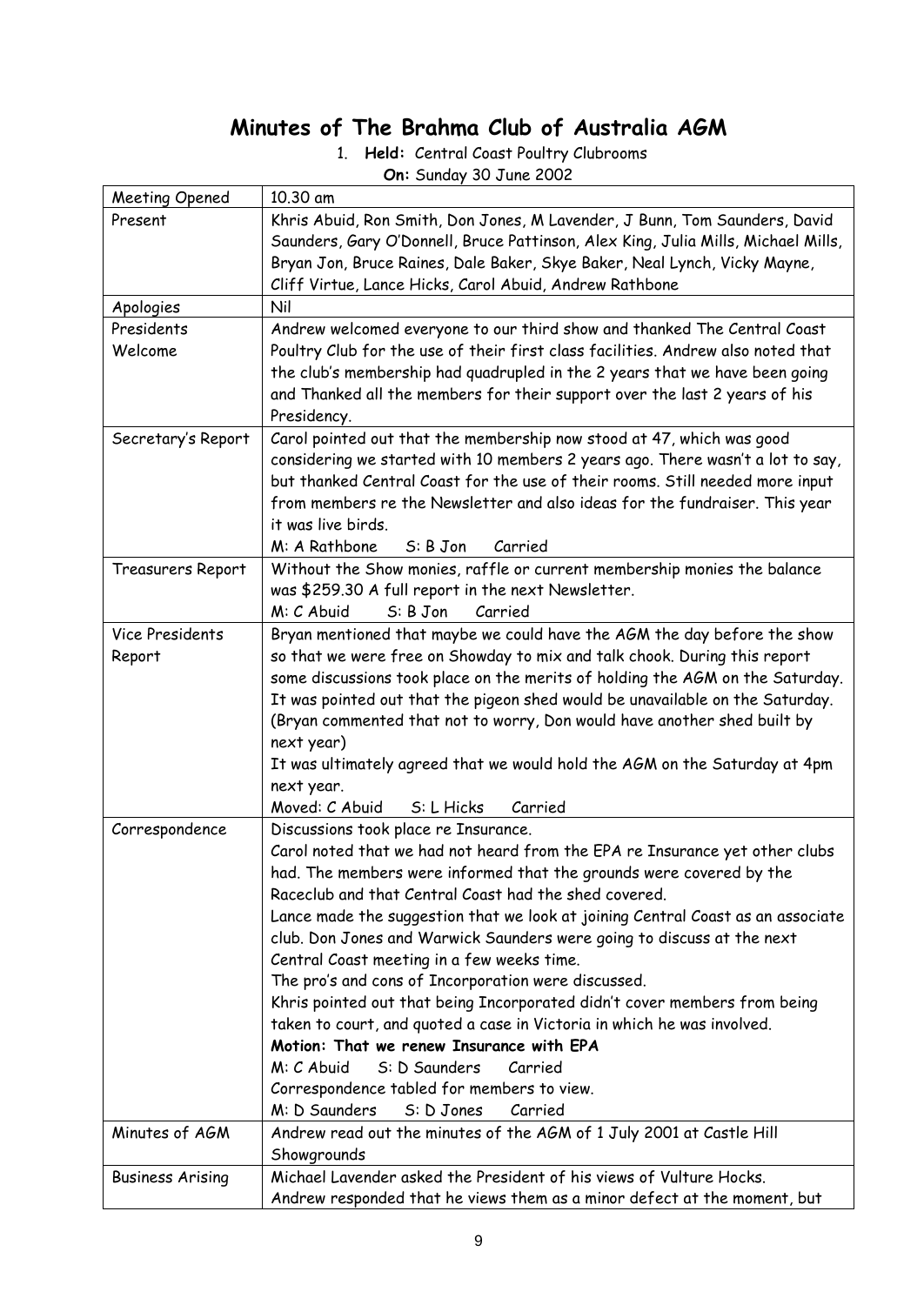|                         | hopefully as time goes on we will be able to get rid of them completely.                                                                                     |
|-------------------------|--------------------------------------------------------------------------------------------------------------------------------------------------------------|
| <b>General Business</b> | Michael asked the Vice President his views on Vulture Hocks.                                                                                                 |
|                         | Bryan responded by pointing out in the book by Dr Joseph Batty, that there is                                                                                |
|                         | a difference between stiff quilled and soft Vulture Hocks. Bryan also pointed                                                                                |
|                         | out that it was pertinent to the overall shape of the birds. He has tried to                                                                                 |
|                         | cutout vulture hocks last year and in doing so lost footfeather. Don Jones                                                                                   |
|                         | agreed that he had also found that problem.                                                                                                                  |
|                         | Andrew felt that it would be a long time before they were eradicated. It was                                                                                 |
|                         | agreed that there were more important issues as far as type, that should take                                                                                |
|                         | priority.                                                                                                                                                    |
|                         | Lance described the need for Vulture hocks to be "short and curly".                                                                                          |
|                         | Motion: Vulture hocks to be regarded as a minor defect.                                                                                                      |
|                         | S: B Jon<br>Carried<br>M: D Jones                                                                                                                            |
|                         | Discussions again took place on the vexed issue of colours.                                                                                                  |
|                         | Alex King pointed out that they are asking for submissions for the next edition                                                                              |
|                         | of the Australian Poultry Standards.                                                                                                                         |
|                         | There was again debate on what is called what and where whether it be here                                                                                   |
|                         | the US, Europe or the UK. One colour that was discussed at length was the                                                                                    |
|                         | Gold/Partridge and whether or not they are one in the same. That issue still                                                                                 |
|                         | was not cleared up as it appears that the Partridge in the UK is derived from                                                                                |
|                         | Gold Laced Wyandotte.                                                                                                                                        |
|                         | Motion: That the Light and Dark Brahma's retain their names and all other                                                                                    |
|                         | colours in Wyandotte Standard be recognised as Brahma colours with the                                                                                       |
|                         | same names of colours as Wyandotte Standard. Leg feathers to be                                                                                              |
|                         | appropriate colours to body colour.                                                                                                                          |
|                         | S: A King<br>M: L Hicks<br>Carried<br>(3Against 1 Undecided)                                                                                                 |
|                         | Bruce Raines suggested that we have 5-6 colours in the Standards and all                                                                                     |
|                         | other colours go into AOV.                                                                                                                                   |
|                         | With the discussions about the creation of new colours Bruce pointed out that                                                                                |
|                         | they need 7 years or more to breed true. Lance disagreed saying by using the<br>current Wyandotte Standards, the colours are already defined and as with all |
|                         | breeds and colours, the standards are what we all aspire to breed to. Lance                                                                                  |
|                         | cited the case of the Red Cuckoo Wyandotte, which was created 2 years ago                                                                                    |
|                         | and is in the Wyandotte Standards already. He pointed out that you already                                                                                   |
|                         | had the cuckoo pattern and standard and it was only an issue of colour that                                                                                  |
|                         | was changed.                                                                                                                                                 |
|                         | Bruce Raines felt we should stand back and look at the birds that we have at                                                                                 |
|                         | the moment, and perfect them for type and size first before we go the way of                                                                                 |
|                         | the Belgians with all pretty colours, but in a lot of cases lacking in type.                                                                                 |
|                         | Andrew made the statement that he felt the motion would cause a lot of                                                                                       |
|                         | confusion and discussion in the future.                                                                                                                      |
|                         | Alex mentioned that in the 1920's after the show at the Alexander Gardens,                                                                                   |
|                         | that double mating came in. Alex felt that the Darks now were a bit of a hotch                                                                               |
|                         | potch because of this, with a lot of males showing a lot of white on the breast.                                                                             |
|                         | This was discussed and Don Jones made mention that he did not believe in                                                                                     |
|                         | double mating and Khris also agreed saying that we aren't double mated and he                                                                                |
|                         | felt that it was abnormal.                                                                                                                                   |
|                         | Ron Smith pointed out that in the game birds there is only 7 points for colour.                                                                              |
|                         | Alex then pointed out that we need the points altered as the allotment in the                                                                                |
|                         | Brahma's is 30 points.                                                                                                                                       |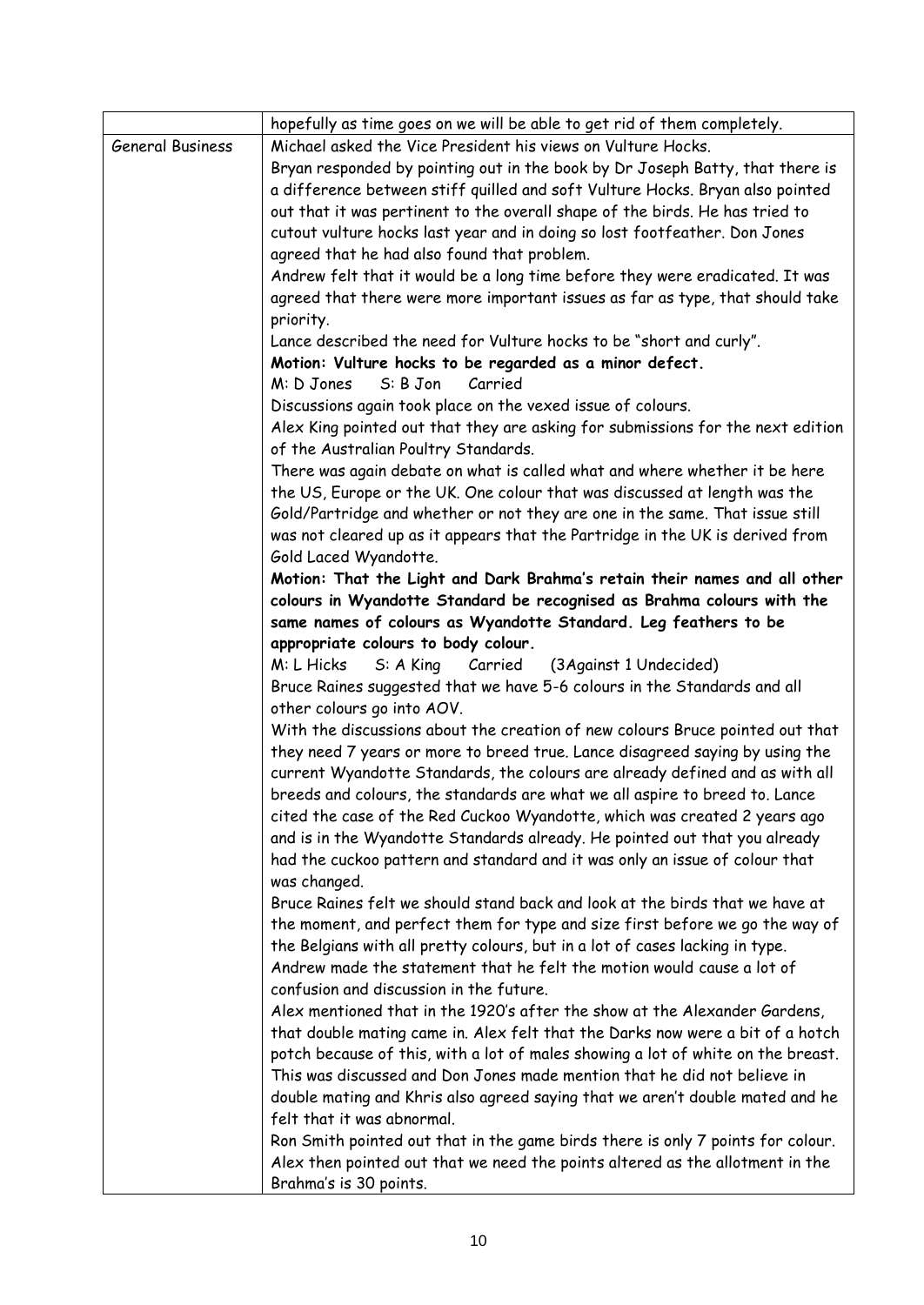|                    | M: C Abuid S: V Mayne Carried.                                              |  |  |
|--------------------|-----------------------------------------------------------------------------|--|--|
| Election of Office | President: Andrew Rathbone M: B Jon S: D Jones                              |  |  |
| Bearers            | Carol pointed out the problem that because we have used the same            |  |  |
|                    | Constitution as The Belgian Bantam Club that the President could only stand |  |  |
|                    | for 2 years and did we want to change it.                                   |  |  |
|                    | Motion: That we delete the line in the Constitution: "The Presidents term   |  |  |
|                    | of office shall, however, not exceed two successive years".                 |  |  |
|                    | M: K Abuid S: C Abuid Carried Unanimously                                   |  |  |
|                    | Vice President B Jon M: C Abuid S: L Hicks                                  |  |  |
|                    | Secretary C Abuid M: B Jon S: L Hicks                                       |  |  |
|                    | Treasurer C Abuid M: D Jones S: K Abuid                                     |  |  |
|                    | K Abuid M: C Abuid S: B Jon<br>Patron                                       |  |  |
| Meeting Closed     | 12.10pm                                                                     |  |  |

#### **Show Results**

| At the Orange Show, Andrew Rathbone managed a clean sweep in the Rare Breeds section: |  |
|---------------------------------------------------------------------------------------|--|
|                                                                                       |  |
|                                                                                       |  |
|                                                                                       |  |
|                                                                                       |  |

#### **Brahma Club of Australia Annual Show**

Judges Report.

Brahma Club Show 2002

It was a great pleasure to again judge the Brahma Club Show in the excellent facilities of the Central Coast Poultry Club shed. The pens showed the birds off very well and the light is great. Thanks to those who organised the show as it was extremely well done this year.

The large fowl were my first port of call. The Lights were an extremely strong group of birds with the numbers up on last year. I thought the quality was as well. These birds, as a whole showed good type and the foot feather, hooded brows and size were excellent. The male I chose eventually as Best in Show really was a high quality bird with the pullet not far behind. The legs colour in some of these larger fowl had faded a bit and it needs to be remembered that white in legs is a fault. These birds had improved as a class on the birds shown at Castle Hill in 2001.

The large Darks were also stronger with some very impressive birds in the classes. Some are still short on feather and the heads are to narrow but this was not a problem with the better birds. The best of these birds were challenging for majors but just were a bit short. Some good fowl were also to be seen in the Golds (Partridge coloured) and the Buff Columbians, which had also improved but are still behind the others in type and size but certainly are improving.

The other colours were a mixed bag but their were some birds that were very good Brahma type. It will help to have these 'off colours' standardised so breeders have a specific target. Too many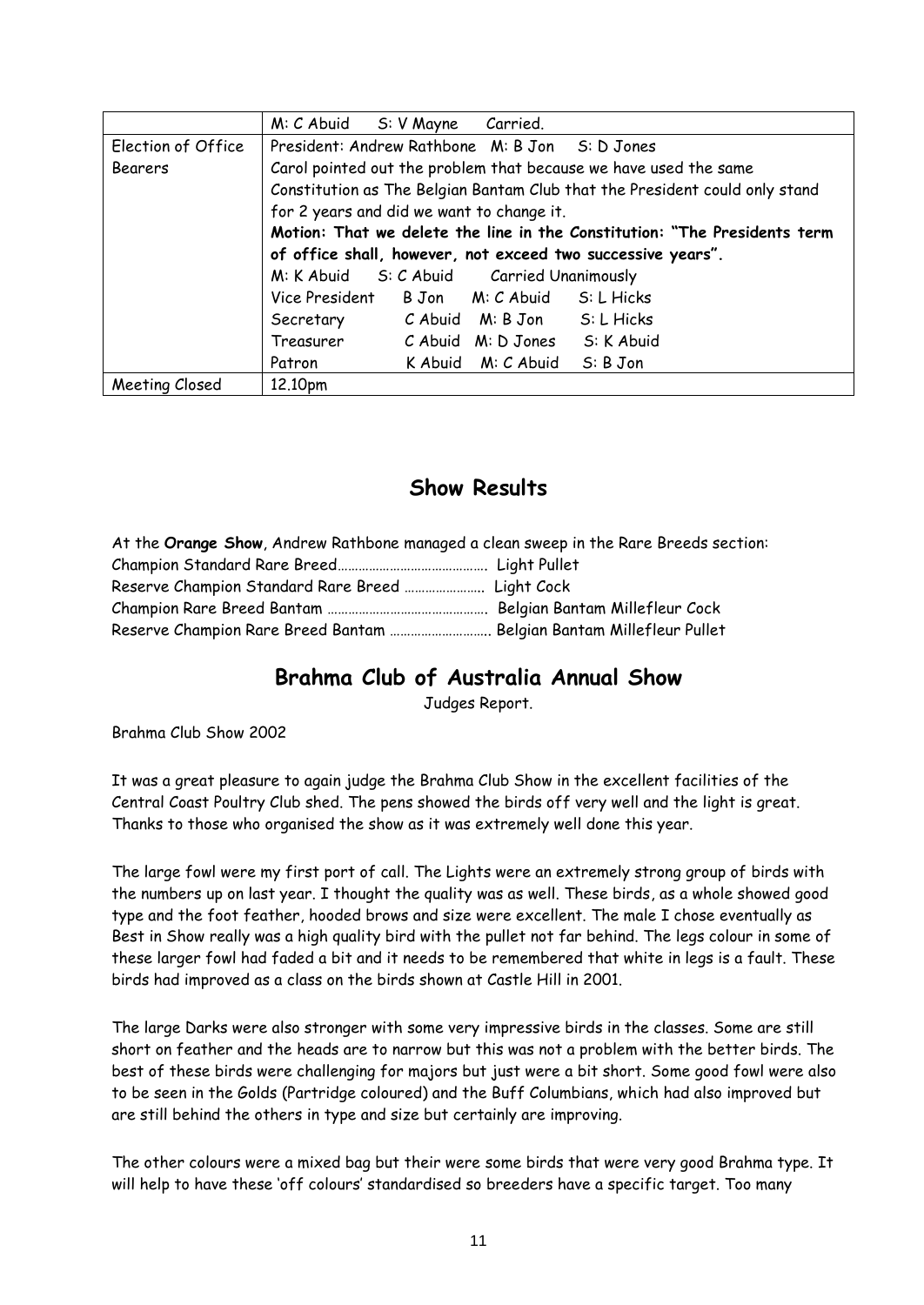narrow heads, no eyebrow and birds that were very Wyandotte in type were the obvious problems to be overcome. Some good Blacks with yellow legs were to be seen and the type of all the colours was better in general.

The bantams were really a repeat of the large with some incredibly big classes such as twenty- two. This makes the judging fun. The best was a Light female, which showed the classic lines of the type and was in great show form. All the comments about the large can be repeated here but the classes were much stronger than last year and gone were the Pekin types of last year. The birds could do with some more foot feather to balance them as many had bare legs and toes, but many of these were very young birds not yet mature.

One major flaw in the bantams was size. Many of the birds were too small and were losing type. Some were underweight and had sharp breast- bones. More positively the birds were beautifully prepared this year, clean legs and feather. Many had been washed. This makes it much more pleasant to judge. Thanks to my steward, Alex, for making my job easy and to the club for the privilege.

Bruce Pattinson

Sunday, 30 June 2002

|                              | 1 <sup>st</sup> | 2 <sub>nd</sub> | 3rd          |
|------------------------------|-----------------|-----------------|--------------|
| Standard Light Cock          | <b>B</b> Raines | <b>B</b> Raines | A Rathbone   |
| Standard Light Hen           | A Rathbone      | A Rathbone      | A Rathbone   |
| Standard Light Ckl.          | A Rathbone      | A Rathbone      | A Rathbone   |
| Standard Light Pullet        | A Rathbone      | A Rathbone      | A Rathbone   |
| <b>Standard Dark Cock</b>    | T&D Saunders    |                 |              |
| Standard Dark Ckl            | B Jon           | <b>B</b> Jon    | <b>B</b> Jon |
| <b>Standard Dark Pullet</b>  | <b>B</b> Jon    | <b>B</b> Jon    | B Jon        |
| Standard Gold Cock           | A Rathbone      |                 |              |
| Standard Gold Hen            | A Rathbone      | A Rathbone      |              |
| Standard Gold Ckl            | A Rathbone      | A Rathbone      |              |
| Standard Gold Pullet         | B Jon           | <b>B</b> Jon    |              |
| Standard Buff Cock           | A Rathbone      |                 |              |
| Standard Buff Hen            | A Rathbone      | A Rathbone      |              |
| Standard Buff Ckl            | A Rathbone      |                 |              |
| Standard Buff Pullet         | A Rathbone      | A Rathbone      | A Rathbone   |
| Standard Black Hen           | A Rathbone      |                 |              |
| <b>Standard Black Pullet</b> | A Rathbone      | A Rathbone      | <b>B</b> Jon |
| Standard AOC Pullet          | A Rathbone      | A Rathbone      |              |
| <b>Standard Pairs</b>        | A Rathbone      | A Rathbone      |              |

**Standard** 

#### Bantam

|                   | 1st       | 2 <sub>nd</sub> | 3rd             |
|-------------------|-----------|-----------------|-----------------|
| Bantam Light Cock | N&A Lynch | <b>B</b> Raines | <b>B</b> Raines |
| Bantam Light Hen  | N&A Lynch | M&J Mills       | N&A Lynch       |
| Bantam Light Ckl  | ∟ Waters  | <b>B</b> Raines | N&A Lynch       |